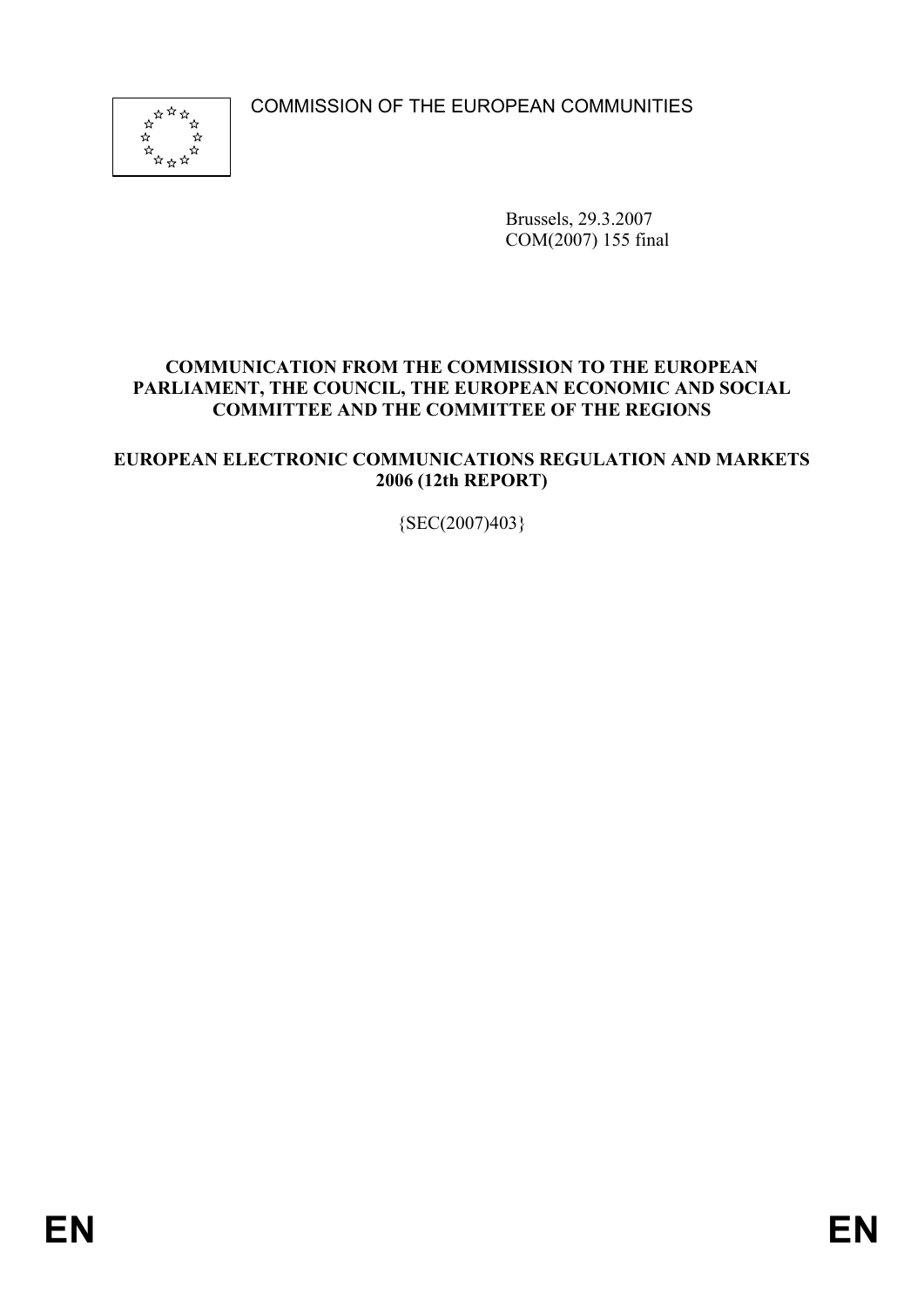## **1. INTRODUCTION**

The Commission's overarching initiative for information society and media policies,  $i2010<sup>1</sup>$ , confronts the challenge of rapid convergence and technological change with a regulatory framework for electronic communications that promotes competition, investment, innovation, the single market and consumer benefits.

However, in order to realise the full potential of the internal market, more consistency of application across the EU and a strengthening of the framework in areas such as spectrum management are needed. The Commission is now reviewing the framework, and will come forward with proposals in mid-2007.

This Communication examines market, regulatory and consumer developments in the sector in 2006, and complements the  $i2010$  Annual Report<sup>2</sup> and the forthcoming report on market reviews. It is based on a Commission services' working document adopted in parallel.

The regulatory situation is that at 31 December 2006. Market data, unless otherwise indicated, cover the period up to 1 October 2006.

# **2. MARKET DEVELOPMENTS**

#### *Overview*

E-communications services continue to represent the largest segment of the overall ICT sector, accounting for about  $44.5\%$ <sup>3</sup>, around the same as the previous year. Of sector revenues of approximately  $\epsilon$ 649 billion<sup>3</sup> in 2006,  $\epsilon$ 289 billion<sup>3</sup> were derived from fixed telephony, mobile telephony, fixed data services and cable.

Overall revenue growth was estimated at  $2.3\%$ <sup>4</sup>, lower than the rate for 2005 of between 3.8% and 4.7%; traffic volumes increased in all segments.

The sector continues to be highly dynamic. New players such as internet companies are entering the market for IP telephony and are leveraging their large customer bases to gain competitive advantage. They thus exert pressure on traditional fixed and mobile providers to develop new strategies, including investment in broadband and next generation networks to create new, more lucrative, revenue streams from, for example, content services.

<sup>1</sup> COM(2005) 229

 $\overline{2}$ i2010 – Annual Report on the Information Society 2007

<sup>3</sup> EITO, 2006

<sup>4</sup> EITO, 2006 and IDATE, 2006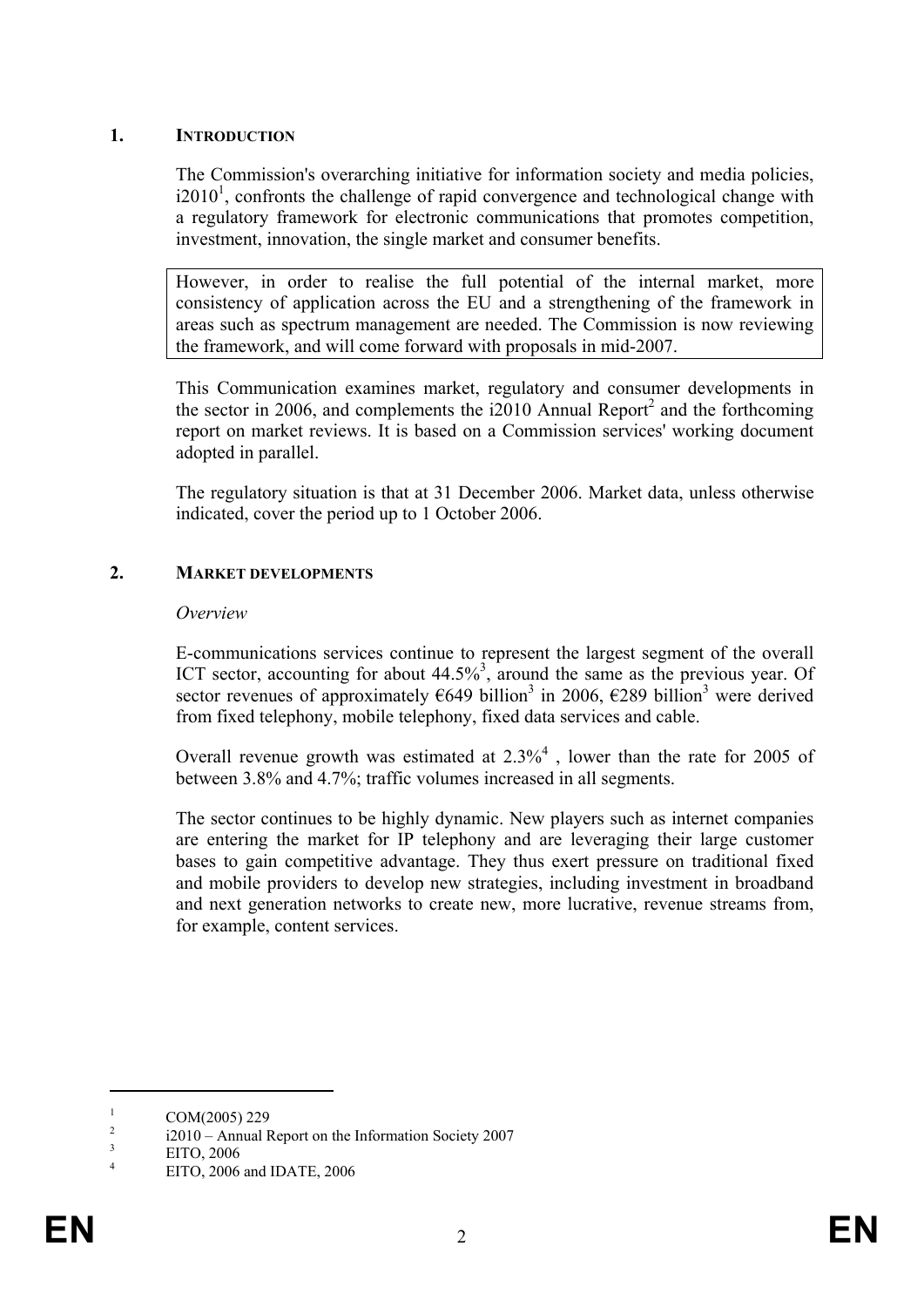**Fixed voice telephony** has continued to decline but still remains the most important source of revenue in the fixed market. Intensifying competition and substitution by mobile services (and to a lesser degree VoIP) are the primary factors. The decrease in revenues from fixed services in 2006 is estimated at between  $4.5\%$ <sup>5</sup> and  $5.1\%$ <sup>3</sup>.

**Broadband** is the fastest growing segment, with revenue growth estimated at between  $7.8\%$ <sup>5</sup> and  $8.5\%$ <sup>3</sup> helping to offset the decline in voice revenues. More than 20 million broadband lines were taken up in 2006, an increase of 39% on 2005. Infrastructure-based competition and effective regulation continue to be key drivers.

Revenue from **mobile services** grew at  $4.6\%$ <sup>3</sup>, slower than in 2005. While take-up and use of mobile phones continued to increase, the mobile voice market is showing signs of maturing. Prices have continued to fall as a result of intensifying competition: OECD baskets of prices of domestic mobile services for typical consumption patterns show EU-wide decreases of up to 13.9% between 2005 and 2006.

## *Sector finance, investment*

In 2006, investment in the electronic communications sector, measured in terms of capital expenditure, is estimated to have risen to more than  $E$ 47 billion, 5% up on 2005. This was the fourth consecutive year of increased year-on-year investment levels since 2003<sup>6</sup>.

The typical fixed incumbent invested around 13.3% of its revenues, whereas the typical leading mobile player invested approximately 12.7% of its revenues. The five largest markets accounted for about 70% of total EU 25 investment<sup>7</sup>.

Europe invests more in absolute terms than either the US or Japan. European growth was also more robust in 2006<sup>8</sup>.

<u>.</u>

<sup>5</sup> IDATE, 2006

<sup>6</sup> Commission estimates based on data from Goldman Sachs, ETNO, Cable Europe and ECTA. Investment figures refer to capital expenditure only (maintenance and expansion)

Goldman Sachs 8

EU investment in absolute terms exceeded that of the US and Japan in 2005; EU growth estimates for 2006 were also greater (source: Infonetics Research, November 2006)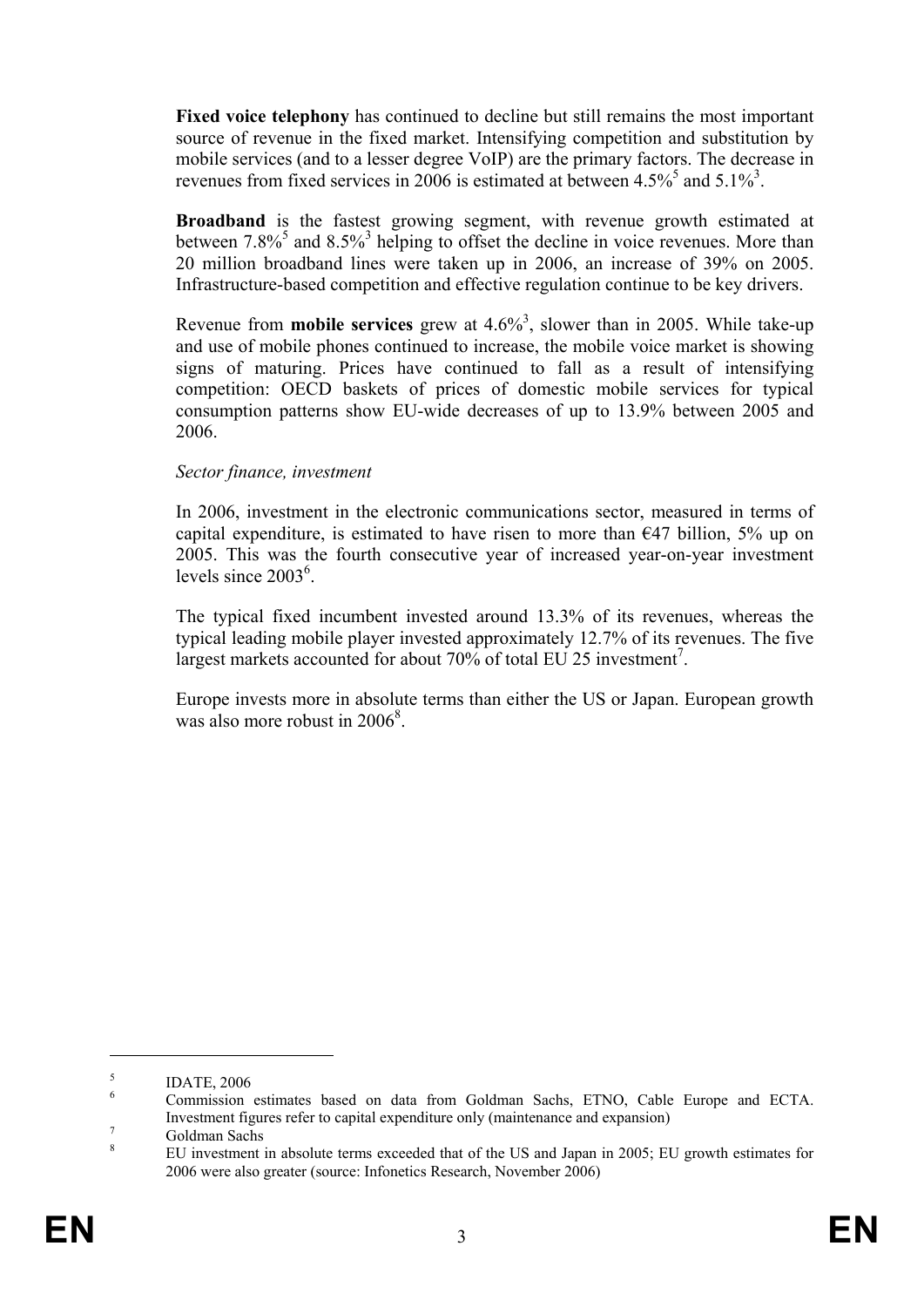Mergers and acquisition activity remained important. In 2006, total transactions in the EU are however estimated to have fallen slightly short of last year's  $\epsilon$ 70 billion<sup>9</sup>. Typical factors driving deals were the need to achieve pan-European scale, a shifting emphasis from voice to data and a continued inflow of speculative capital from private equity groups profiting from low interest rates.

#### *Cross-border activity*

On average, one third of revenues accrue from activity in a Member State other than the operator's home country. This development is changing the business orientation and policy views of the operators concerned.

The major source of intra-EU geographical diversification is the mobile sector. The average European fixed incumbent in 2006 remained predominantly wedded to its home turf; the European businesses of the Swedish, Spanish and French incumbents were most diversified by this measure (approximately 41% or more EU activities abroad).

Thus, although the European telecoms sector compares favourably with others, there is significant scope for strengthening the internal market in this respect.

After a difficult year in 2005, the financial outlook for the major players in European electronic communications brightened slightly in 2006. As measured by the Dow Jones Euro Stoxx Telecoms Index, the value of the sector in 2006 increased by 11.53%; over three years, the increase was  $23.84\%^{10}$ .

 $\overline{Q}$  $^{9}$  Commission estimate; Morgan Stanley; ING

The Dow Jones Euro Stoxx Telecommunications Index (SXKE) increased from 378.4 (end 2003) to 468.6 (end 2006) points, whereas the Dow Jones Euro Stoxx 50 Index increased from 2760.66 to 4119.94 points over the same period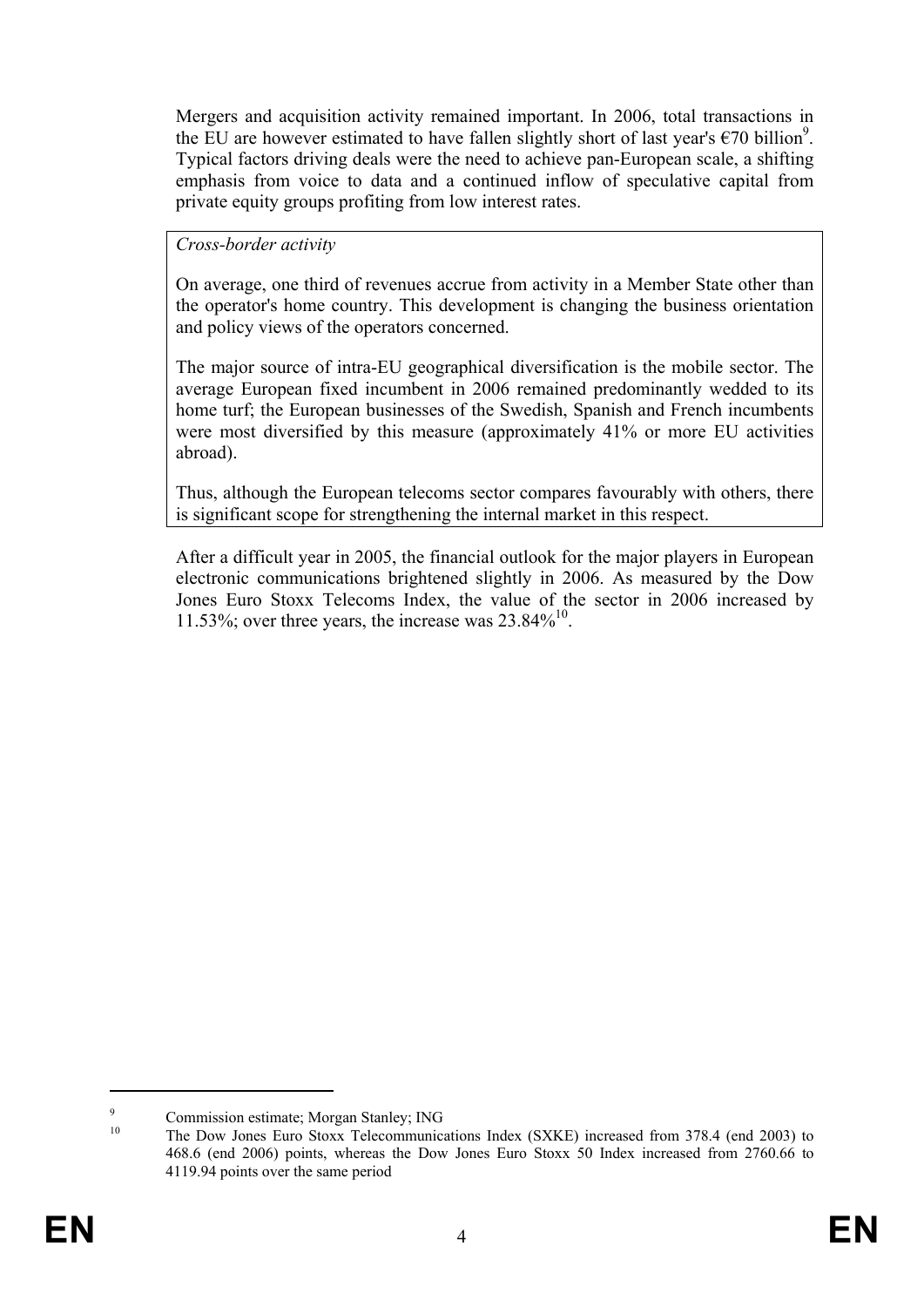



**Relative Sector Performance since 2003** 

One reason for the volatile performance of the sector since 2003 may be uncertainty over future business models. EU incumbent operators are still dependent for approximately  $60\%$  of their EBITDA $^{11}$  on their traditional voice and access businesses.

In the mobile sector, meaningful revenue streams from next generation services are materialising only slowly. However, although in mid-2006 European operators' nonvoice revenue (mainly SMS) was estimated at 17.1%, this was significantly higher than the comparable figure for the  $US<sup>12</sup>$ .

#### *Convergence*

Most fixed and mobile operators are gradually upgrading existing infrastructures to enable higher data speeds and converged services.

Next generation networks will allow more efficient provision of multiple services over the same infrastructure. Content is becoming a more important factor, with the development of services such as IP-TV and mobile TV, in allowing market players to differentiate offers.

There is a clear trend towards bundled products, where operators offer a variety of services for a single flat price. An EU survey<sup>13</sup> shows that  $19\%$  of EU households subscribe to at least one bundled service and that the most frequently purchased service package is a 'double play' offer of fixed voice and internet.

<u>.</u>

 $\frac{11}{12}$  Earnings before interest, taxes, depreciation and amortisation

 $12$  Merrill Lynch, 24 June 2006

<sup>13</sup> E-Communications Household Survey (March 2007), Special Eurobarometer, European Commission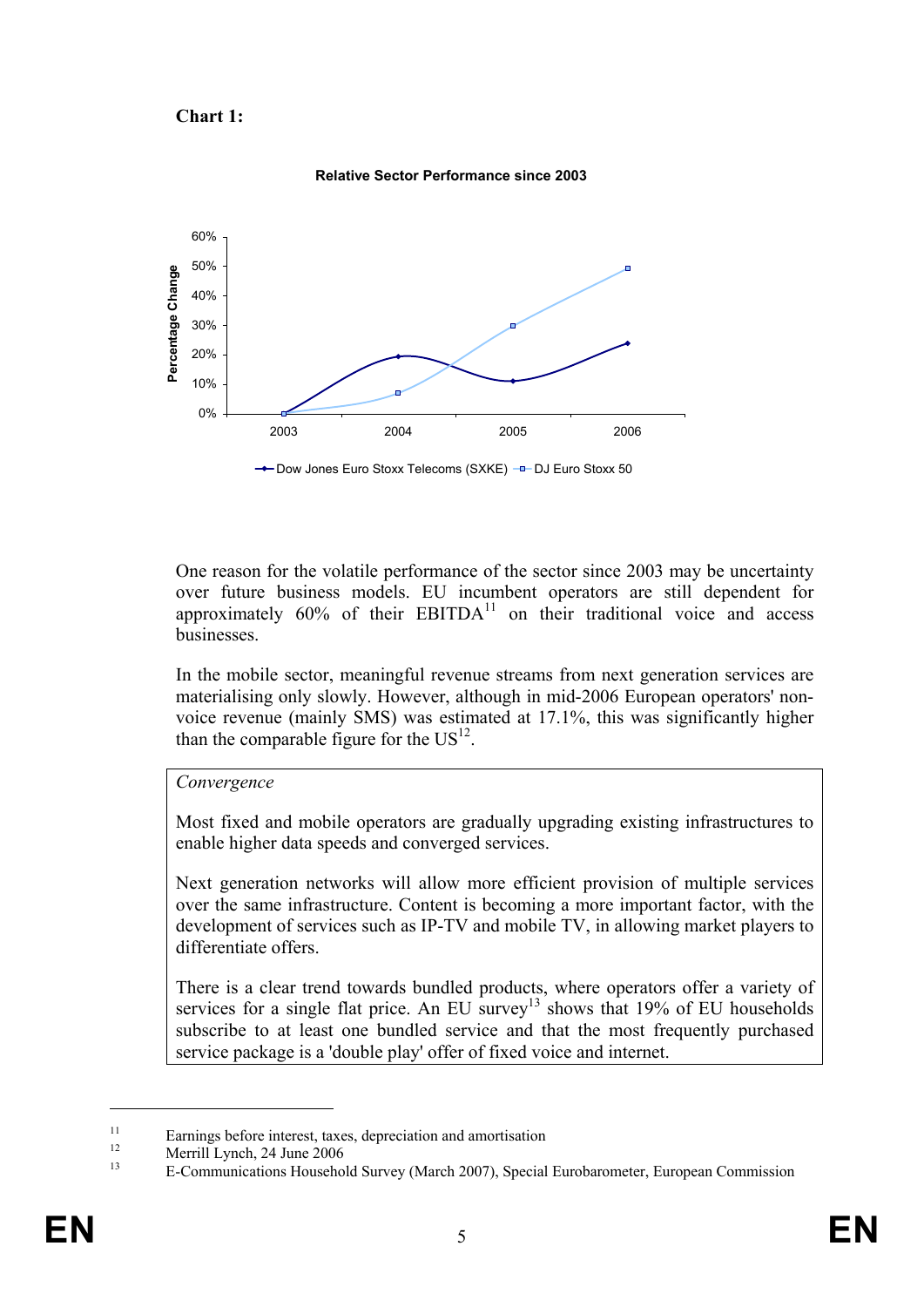# **Chart 2:**



#### **EU Household Penetration of Bundled Offers**

#### Mobile

The overall value of the mobile services market in the EU is estimated at  $E$ 133 billion<sup>14</sup>. Penetration has now exceeded the notional 100% mark and stands at 103%, compared to 95% last year. There are now 478.4 million mobile users in the EU.

<sup>14</sup> EITO, 2006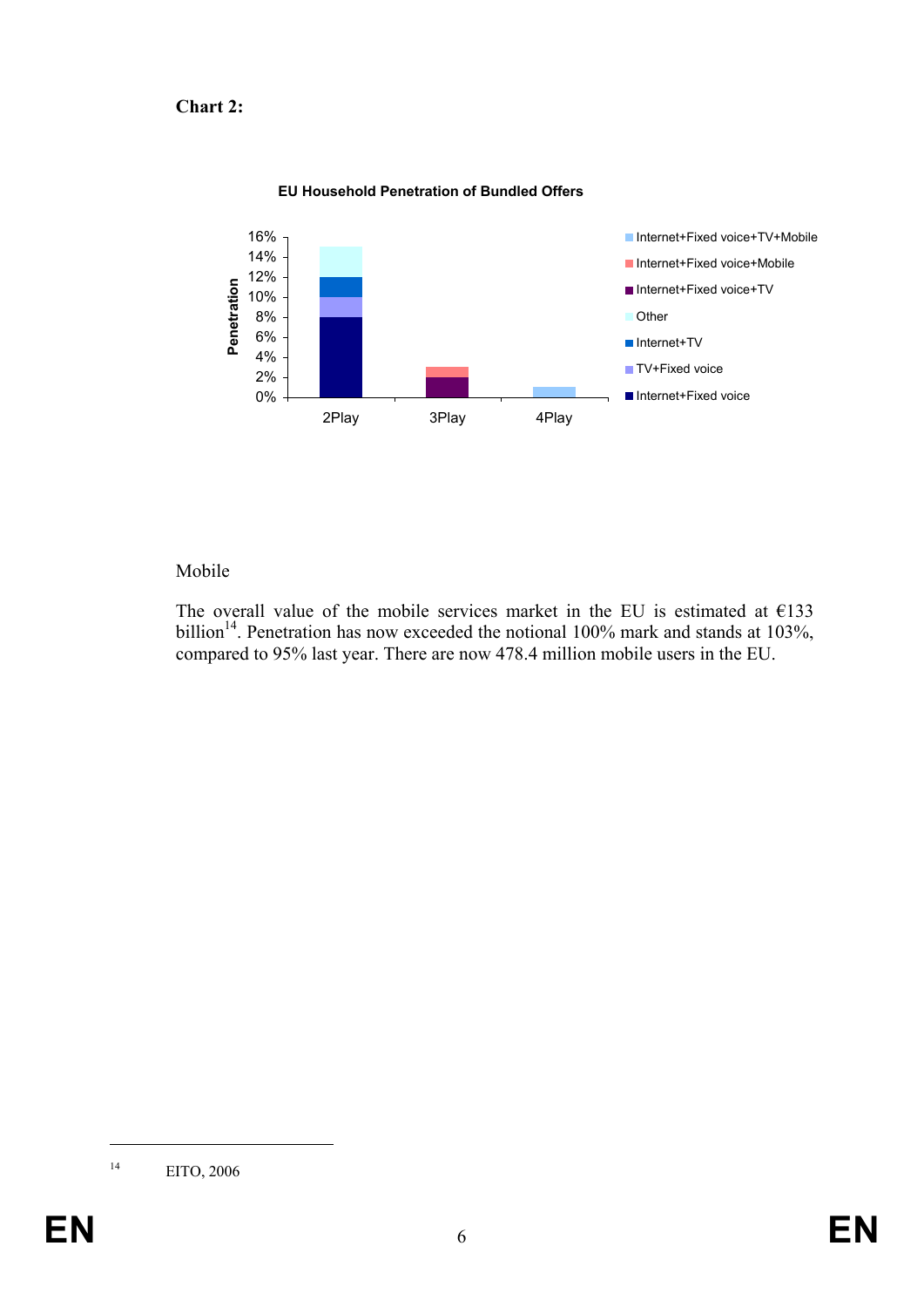## **Chart 3:**



**Mobile subscribers penetration in EU (2G and 3G)**

Luxembourg tops the list with 171% (including commuters from neighbouring Member States), followed by Italy with 134% and Lithuania with 133%. Growth has however been less than in 2005, suggesting a maturing market.

The number of mobile service providers (MVNOs, enhanced service providers, simple resellers) has continued to increase, with the highest number in the UK (70) and the Netherlands (60). The total has increased over the year by 76, and now stands at 290.

While there is scope for even greater progress, increased competition is driving lower prices. Simple average prices per month for a medium usage basket of national voice calls/ $\text{SMSs}^{15}$  show the following trend:

<sup>1</sup> 

<sup>15</sup> OECD methodology, two largest operators per Member State, monthly rental included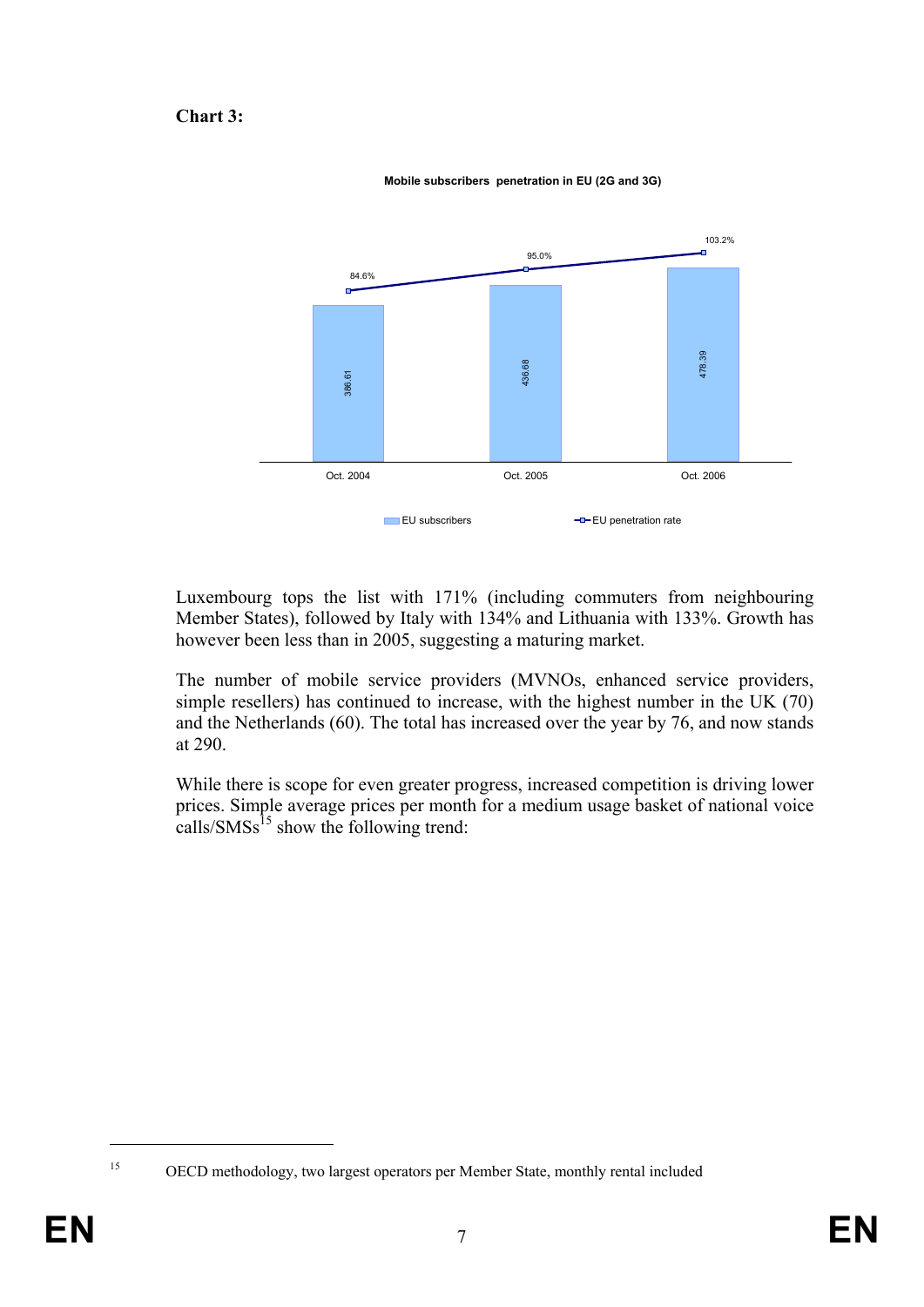**Chart 4:** 



**Mobile Medium Usage Basket (EUR) Average of All Mobile Operators Covered -EU25**

## *3G*

There are signs of increased 3G take-up: in Italy, for example, the regulator estimates there are around 12 million 3G subscribers, compared to 2.6 million at the end of 2004. Between 10 and 15% of European mobile subscribers have a 3G phone.

## *Roaming*

Average retail prices for calls made while roaming continue to be significantly higher than the equivalent prices for domestic mobile calls, despite initiatives to increase transparency of tariffs, including the launch of a consumer website by the European Commission. These differences in price cannot be explained by differences in cost incurred by the operators.

The Commission believes, as confirmed by the conclusions of the last Spring European Council, that the benefits that would accrue to consumers, SMEs and business users from lower roaming prices would in turn benefit the whole EU economy, and accordingly proposed in July 2006 a single market measure in the form of a Regulation on roaming within the Community. The proposal is currently under discussion in the European Parliament and Council, and should be approved by summer 2007.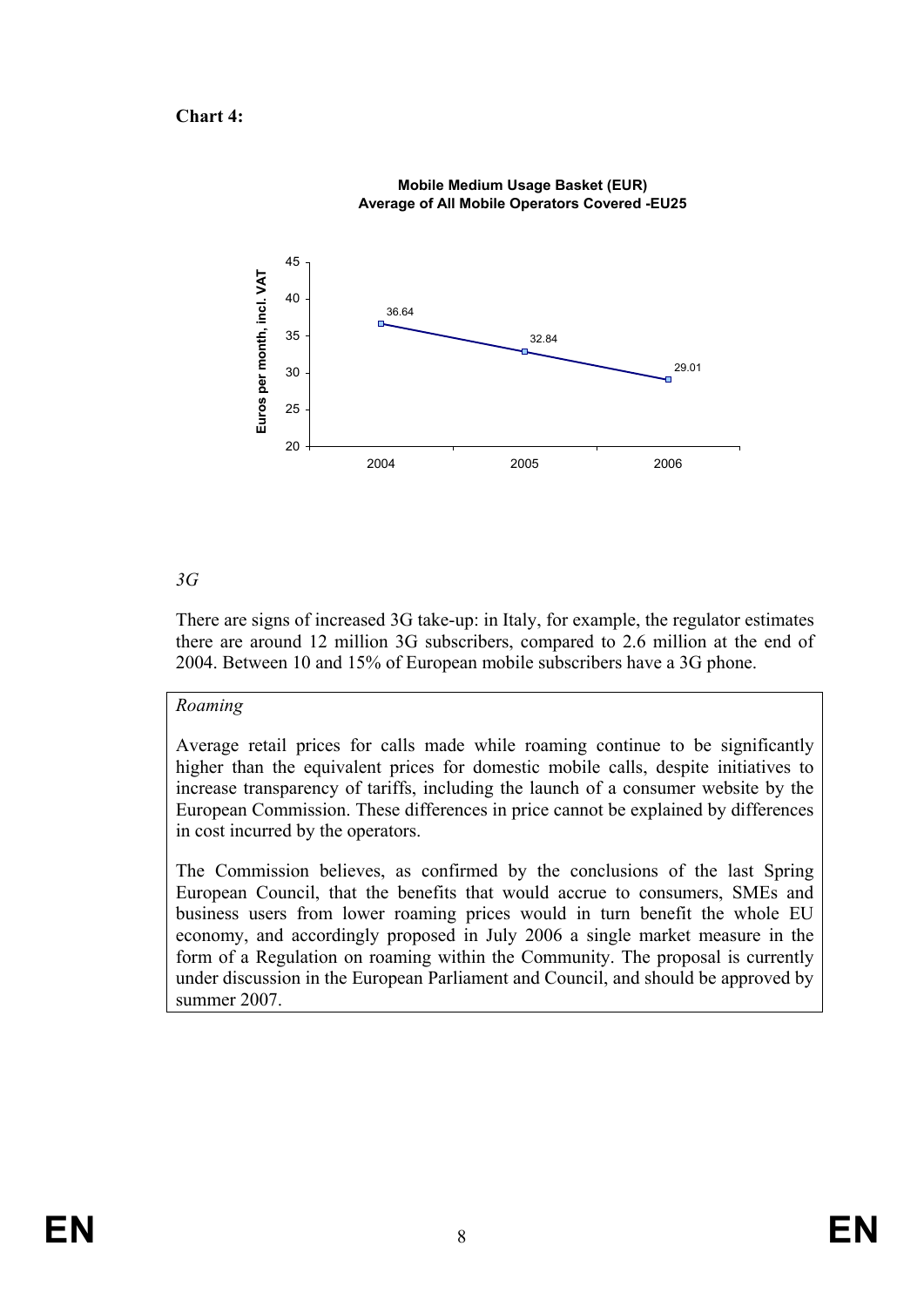## *Fixed voice*

The overall value of fixed voice in the EU is estimated at  $€83$  billion<sup>16</sup>.

Competition in the fixed market has continued to intensify over the year, with prices for national and international calls decreasing further. Fixed number portability continues to contribute to market competitiveness.

#### **Chart 5:**



Incumbent operators continue to lose market share in their home markets, while a number of new players have started to offer services. However, in a number of cases the most significant competition is provided by large operators, including BT, Deutsche Telekom, France Telecom, Telefónica and Telecom Italia, continuing to establish and increase their presence in Member States other than their home markets.

<sup>16</sup> EITO, 2006 and IDATE, 2006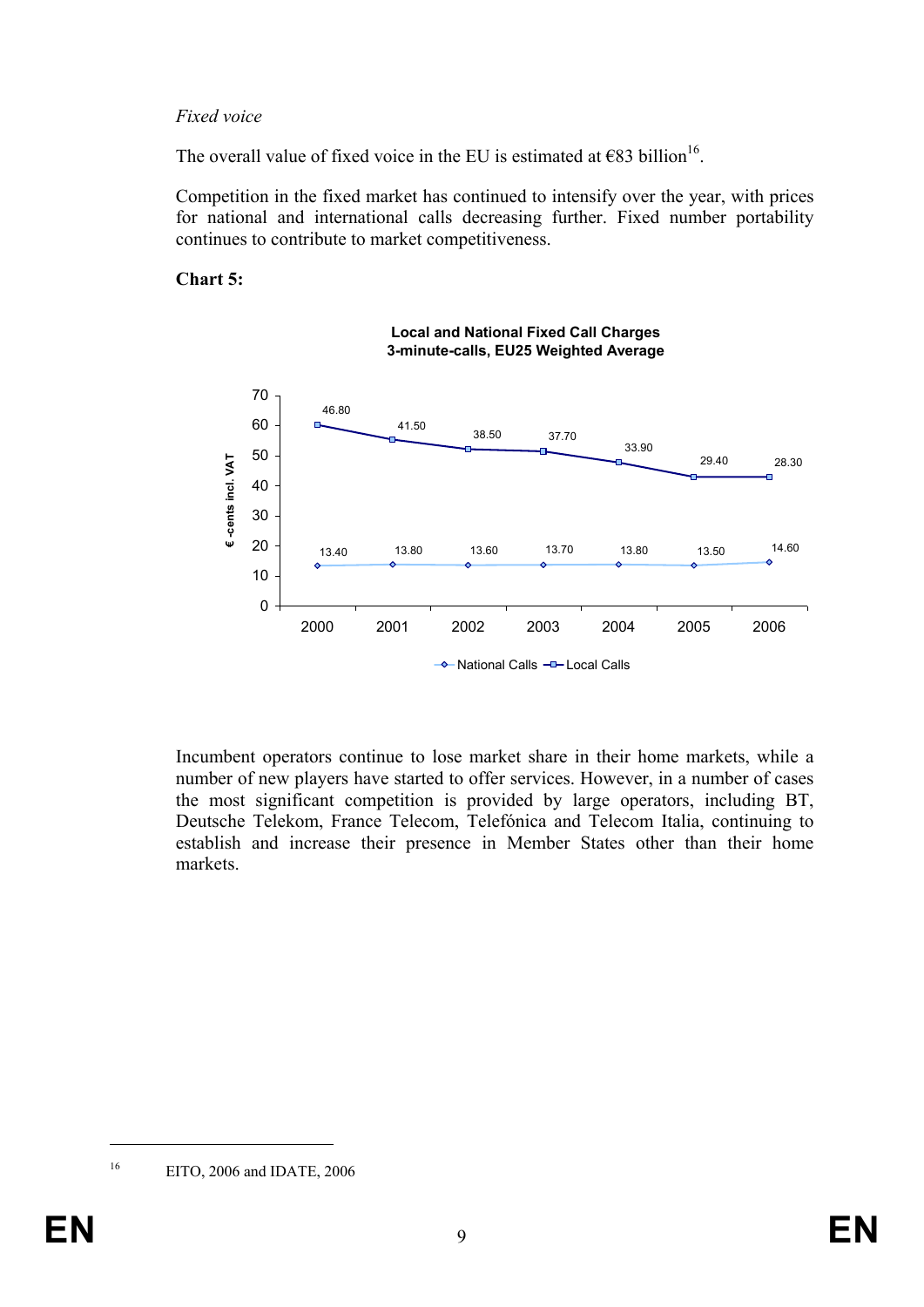## **Chart 6:**



#### **EU Incumbents' Average Market Share on the Voice Telephony Market (revenues)**

## *Broadband*

The overall value of the fixed data market in the EU is  $658.5$  billion<sup>17</sup>. Broadband take-up continues to grow strongly, with more than 20 million lines added from October 2005 to October 2006.

Take-up has reached 15.7% of the EU population (almost 73 million lines), up from 11.4% last year.

<sup>17</sup> EITO, 2006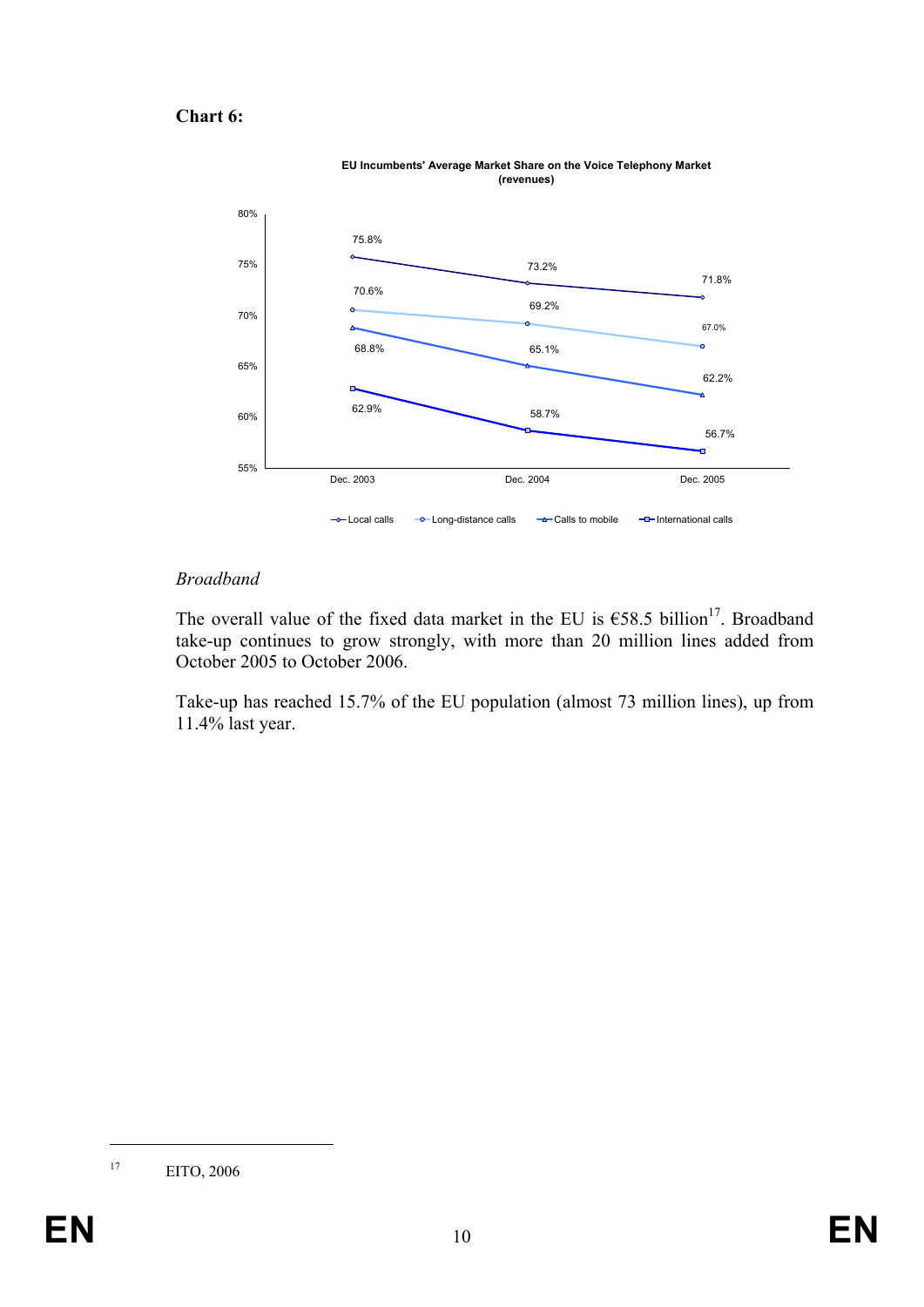```
Chart 7:
```


However, the gap between the best-performing Member States and those performing less well continues to increase as the Member States with higher penetration rates grow more rapidly. Eight have penetration lower than 10%.

# *International comparison*

The best-performing EU countries are world leaders: in six Member States take-up exceeds 20% of the population, and is growing faster than in other places such as Japan and South Korea.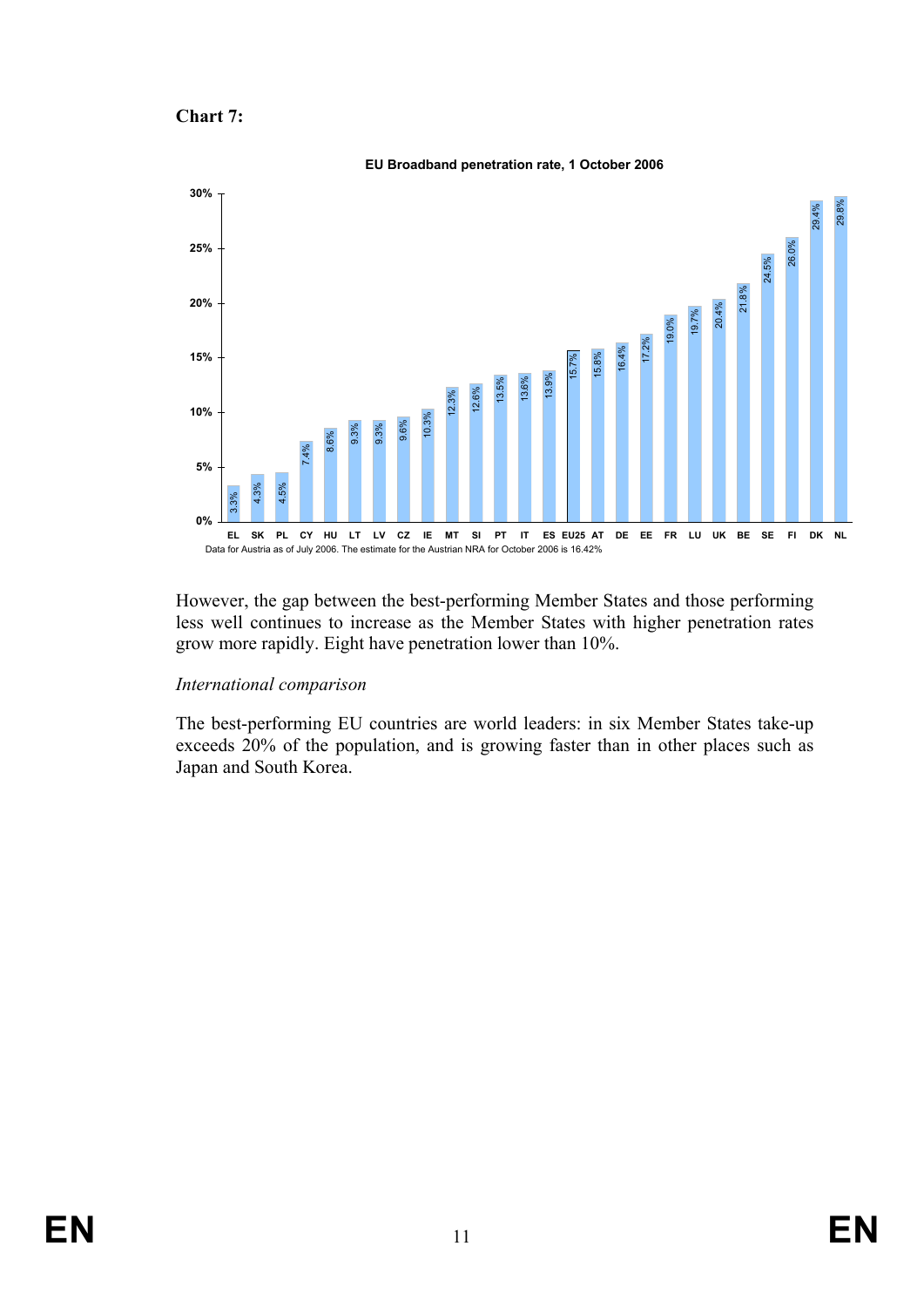## **Chart 8:**



Data for Austria as of July 2006. The estimate for the Austrian NRA for October 2006 is 16.42%.

Broadband transmission speeds vary across the EU, which on average still lag behind the US, Japan and Korea<sup>18</sup>. To some extent this can be explained by the high population density in South Korea and Japan, and the presence of more high capacity cable networks in the US compared to several major EU countries. This gap could close as increased competitive pressure in the EU drives investment in high speed networks.

# *Factors affecting roll-out*

On average, new entrants now have 52% of the market, up from 49.8% last year (if resale products are excluded, new entrants have market share of 40.7%). There is a general consensus that competition is a major driver of broadband take-up. Member States such as the Netherlands and Denmark, where there are competing infrastructures, appear to be the best performers. Effective market regulation permitting access to the incumbent's infrastructure also stimulates competition, and decisive regulatory action in France and the United Kingdom, for example, has clearly been important.

<sup>&</sup>lt;sup>18</sup> The predominant speed in the US is 2.5 Mbps - 10 Mbps, but 512 kbps - 2 Mbps in the EU (sources: IDATE, FCC)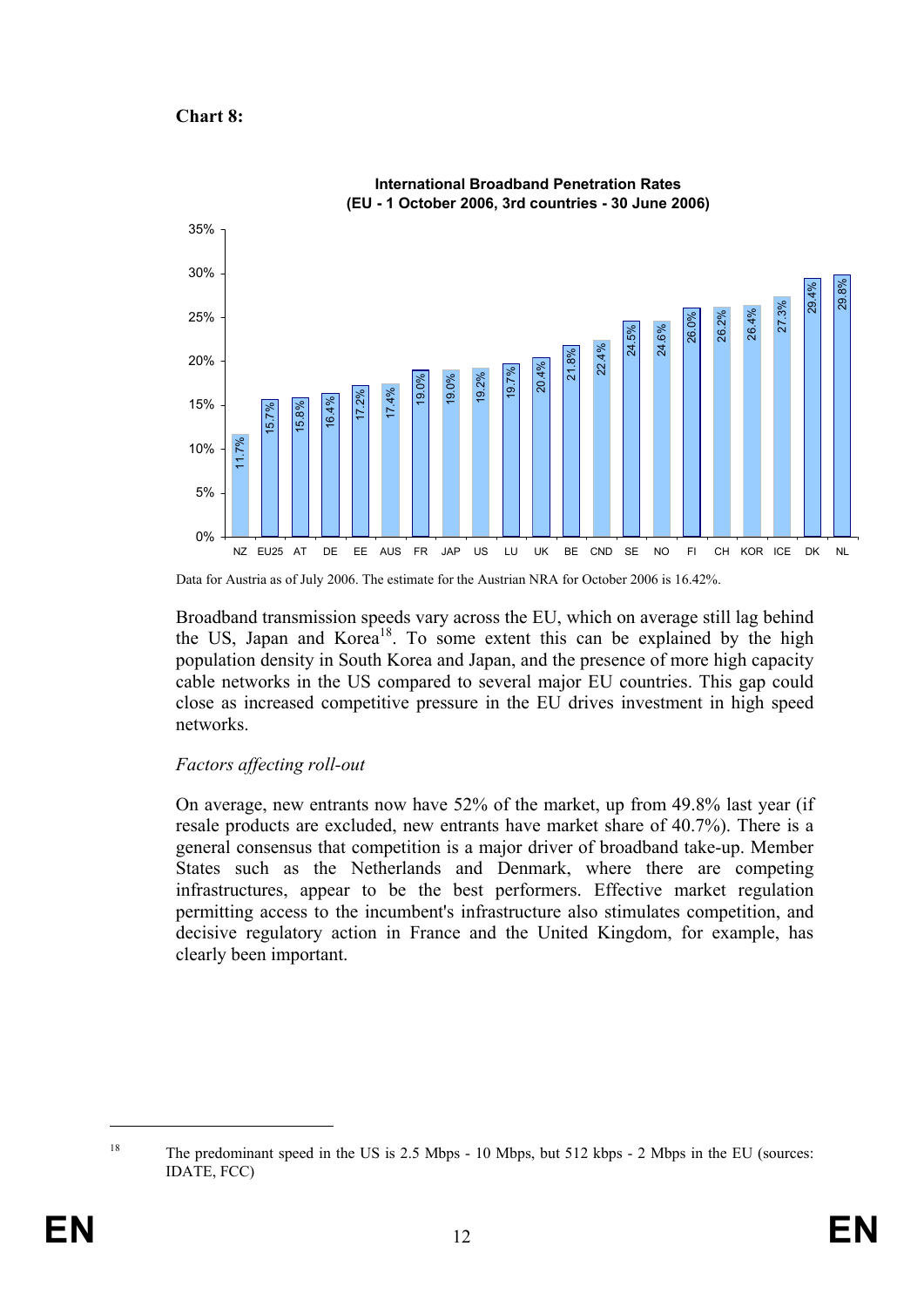Apart from improving market conditions, good regulation enables alternative operators to move gradually from service-based to infrastructure-based competition. In contrast, performance gaps can be observed in Member States where poor regulatory policy is combined with the absence of competing infrastructure.

Price levels for both fully unbundled and shared access continue to decrease EUwide, although the drop is less pronounced for fully unbundled access. Whilst it is true that growth in broadband resale arrangements was particularly pronounced in 2006 (up by 124%), alternative providers continued to climb the ladder of investment, with more than 4.1 million new fully unbundled local loops (up by 79%) bringing several billion euros of investment into new infrastructure.

Auctions for WiMAX, CDMA, UMTS, HSDPA and LMDS licences were held in a number of Member States in 2006. This will reinforce broadband take-up and accelerate the catching-up process in remote or sparsely populated areas and new Member States.

## **3. REGULATORY ENVIRONMENT**

## *National legislation*

Transposition of the regulatory framework into the national law of the 25 Member States was completed in 2006 with the adoption of primary legislation by Greece. The two new Member States have also notified primary legislation, which in the case of Romania relates to the entire framework and in the case of Bulgaria covers a part.

Improvements to national legislation have also been made, notably in Denmark (appeal procedures), the Netherlands (rights of way), and France and Spain (consumer protection).

The Commission is concerned on the other hand that the amendment of the German Telecommunications Act will exempt new markets from regulation under conditions less onerous than those set out under Community law.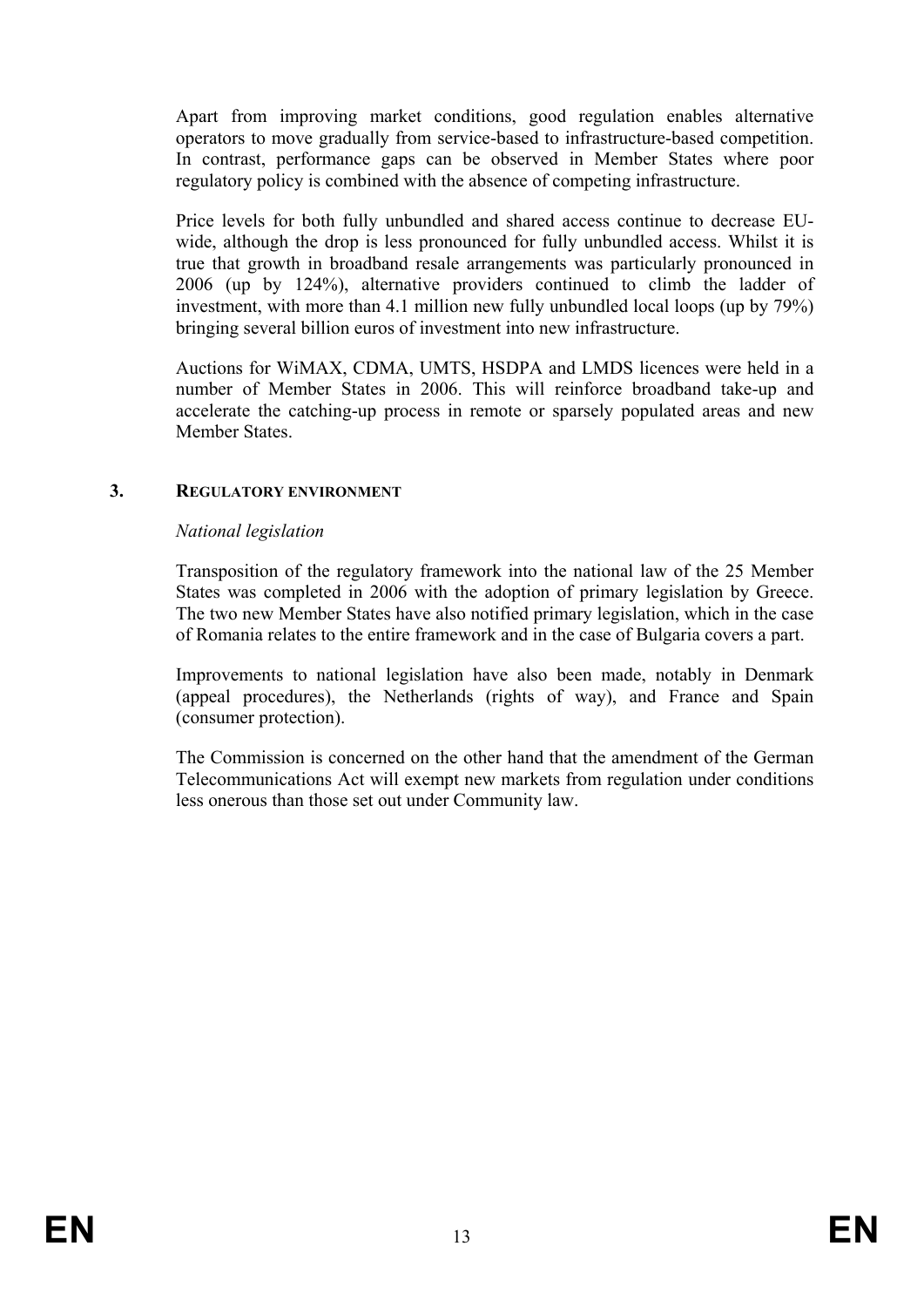# *Deregulation*

In some countries, voluntary commitments by dominant players have been accepted by the regulator as an alternative to full regulation (United Kingdom), or legislation adopted to enable the enforcement of such commitments (Italy). Flexibility has also been the aim of the functional separation of the fixed incumbent's access network from its retail and other business, such as that in the United Kingdom or under consideration in other Member States.

While reviews of many relevant markets have, as might be expected in the first round, resulted in the imposition of obligations on dominant players, a core of markets can be identified where deregulation has been possible.

This has been the case in several Member States where obligations were removed as a result of a finding that the mobile access and international calls markets were competitive. In some cases the regulatory burden has been reduced in the light of market conditions, for example in Belgium, Spain, France and the Netherlands in the residential fixed telephony market.

## *NRAs*

# *Independence*

In general the NRAs have consolidated their authority and independence. Doubts have been expressed, however, in the case of Slovakia regarding separation of regulatory functions and control of State ownership of market players. A fresh concern regarding the independence and impartiality of the new NRA has arisen in Poland, moreover, in the light of the abolition of its predecessor and the scope of the government's powers of dismissal. The extent of political influence over day-to-day regulatory decisions in some Member States is an issue calling for further examination. New entry and cross-border investment will only reach their full potential where the independence and impartiality of the regulator can be relied on by the market.

# *Market reviews*

The process of notification and consultation of the Commission and other NRAs under Article 7 of the Framework Directive is a key tool for ensuring that the benefits of consistent regulatory policy feed through to all European users.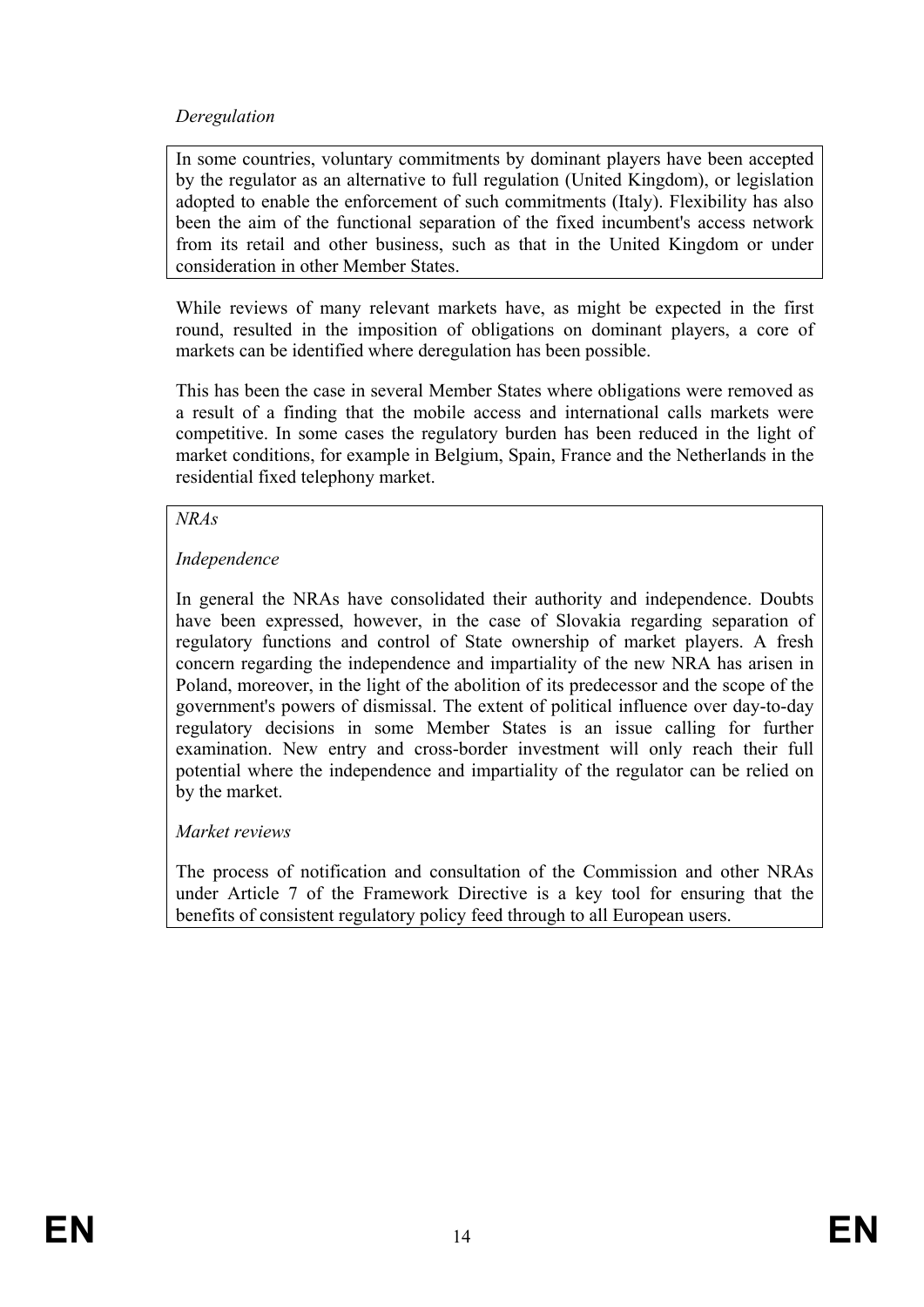Most NRAs have now completed the first round of market analysis and notified the results to the Commission and other NRAs. There are however delays in implementing remedies in a number of Member States, for reasons ranging from procedural considerations such as appeals, to the fact that in some cases remedies are imposed only some time after a finding of significant market power (for example in Germany), or are not sufficiently detailed to produce an immediate effect in the market place.

Furthermore, a number of inconsistencies have emerged between the remedies imposed in a given market situation by different NRAs. For example bitstream access offers are not yet available on a consistent basis across the EU, and call termination rates continue to diverge. Given the fact that market players generate around one third of their revenues in Member States other than their own, further cross-border growth would be enhanced if greater consistency were achieved.

The Commission will address each of the issues arising here in relation to independence, procedure and consistency of regulation in the review of the current framework.

# *Appeals*

The right of appeal against NRA decisions is a fundamental principle of the framework. However, the length of the appeal process is an issue in a number of Member States, for example Italy and Portugal, where proceedings can last from four to six years, and Greece, where the highest administrative court has not yet issued decisions despite the fact that some cases have been pending since 2001.

In some jurisdictions (Belgium, Cyprus, Estonia, Hungary, the Netherlands, Slovakia, Sweden), market review decisions are appealed systematically, and action may be necessary to incentivise a more reasonable approach by market players.

## *Spectrum issues*

The total value of e-communications services dependent on the use of spectrum is estimated to exceed  $\epsilon$ 200 billion, making efficient spectrum management a critical factor for the success of the EU economy. Recent research shows that effective spectrum management across all Member States could generate up to 0.1% of GDP  $g$ rowth<sup>19</sup>

<sup>&</sup>lt;sup>19</sup> Benchmarking Impacts of EU Policy - Options for Economically Efficient Management of Radio Spectrum, SCF Associates, December 2006, not yet public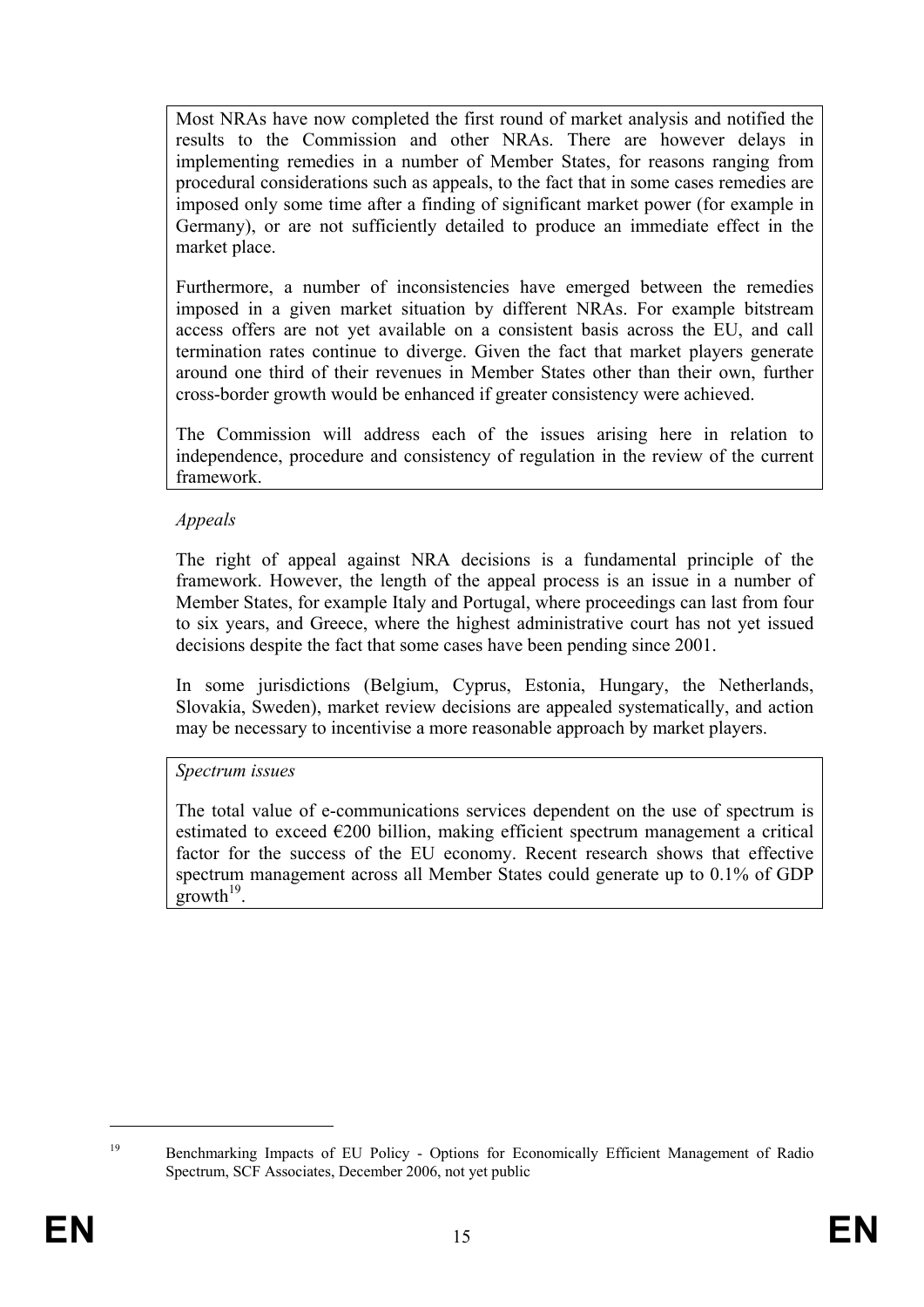More flexible and liberal management of radio spectrum has been undertaken by a number of Member States in relation to technology- and service-neutral use, auctioning, shared use and general authorisation. Secondary trading has been introduced in others. However, diverging approaches between Member States remain on each of these issues.

Furthermore, implementation of several Commission spectrum harmonisation decisions, for example on short-range car radar equipment and on wireless access systems, remains to be completed.

The Commission is examining these shortcomings in the context of the review, in order to increase the potential of the internal market.

## *Broadcasting*

Terrestrial networks remain the main delivery mechanism for receiving television content (over 50% of households in the EU) in the majority of Member States, followed by cable and satellite. IP-TV, still a niche market, grew in a number of countries in 2006.

The switchover from analogue to digital terrestrial transmission has now been set in most Member States within the time limit recommended by the Commission (2012), although some continue to experience difficulties in doing so.

Remedies imposed by NRAs often target terrestrial broadcasting, except for highlycabled countries. The analysis of broadcasting transmission services markets, less familiar to many NRAs, is still not complete.

## *Numbering for VoIP*

The numbering schemes available for VoIP services vary greatly. Several Member States (Germany, Greece, Spain, Ireland, Lithuania, Portugal, Slovenia, Sweden, Finland, United Kingdom) allow VoIP providers to offer both geographic and nongeographic numbers. Others limit the availability of geographic numbers to certain types of VoIP services.

These shortcomings limit the ability of market players to offer Europe-wide services, and the Commission will be seeking ways of addressing these and other numbering issues in the review of the regulatory framework.

## *Monitoring and enforcement*

During 2006 the Commission opened proceedings focussing mainly on the nonavailability of caller location information to emergency authorities for calls to 112, and the failure of some NRAs to ensure timely completion of market reviews.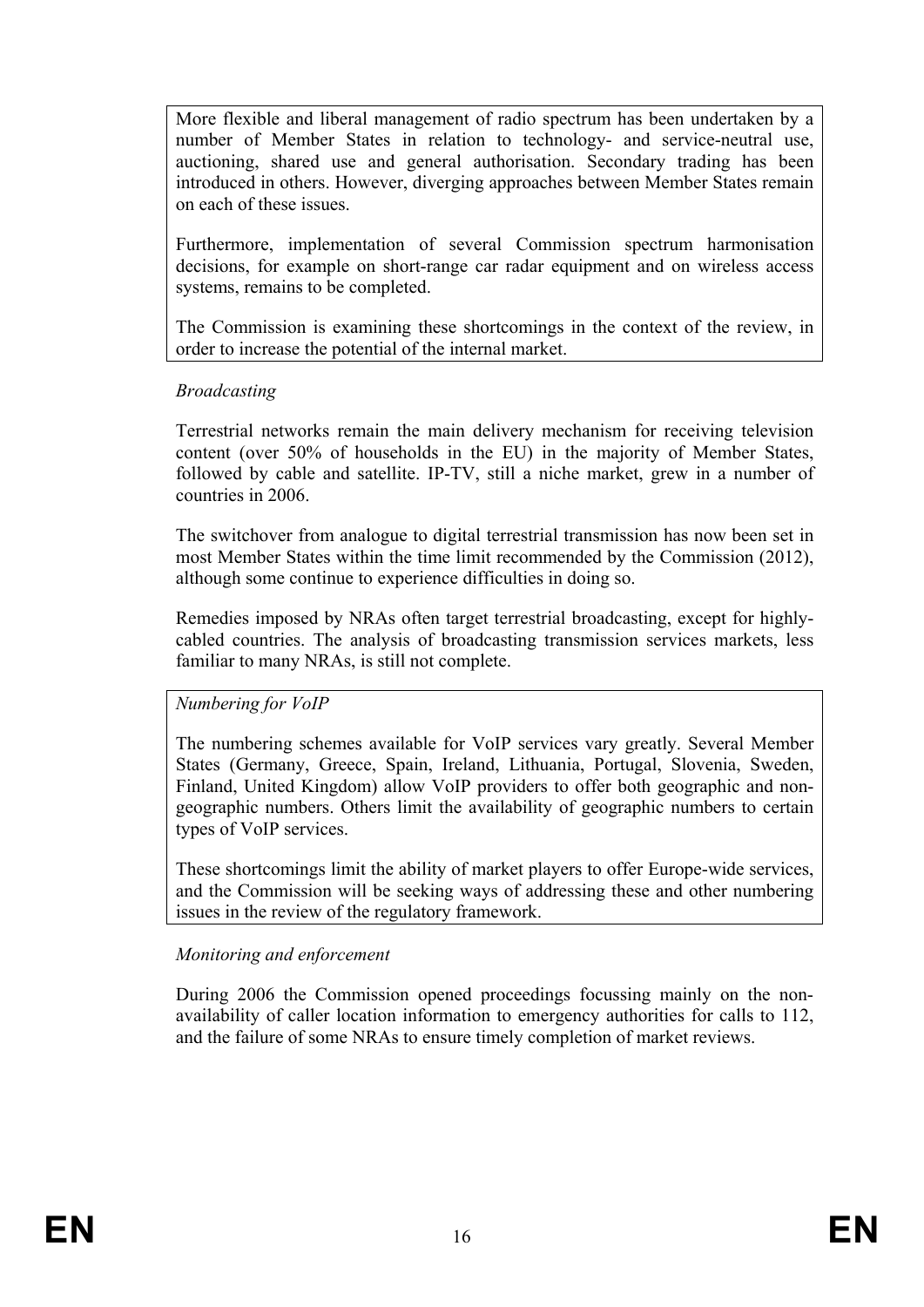At the same time the Commission was able to close proceedings following action by Member States relating inter alia to NRA independence, implementation of the market review procedures, suspensory effect of appeals and the designation mechanism for the universal service provider, and consumer issues such as directory services, number portability and caller location in certain cases.

## **4. CONSUMER DEVELOPMENTS**

#### *Universal service*

Several Member States designated universal service providers in 2006. The Czech Republic, Estonia and Poland have used open tender procedures, with Ireland and Slovakia opting for a public consultation process. Both approaches appear to promote transparency and non-discrimination.

While incumbents continue as the most commonly-designated undertakings, the tender process in Estonia has resulted in the designation of a new entrant, while in Belgium and the Czech Republic elements of the service are provided by entrants alongside the incumbent.

## *Special social needs*

Given that the current framework leaves wide discretion to the Member States with regard to the needs of the disabled and those with low incomes, the Commission has focussed on encouraging best practice in the Member States.

In Ireland the regulator has established a forum to promote the needs of disabled users. In Sweden the NRA, in addition to encouraging market players to offer services tailored to users with special needs, provides eight specific services for such users, including sign language translation based on 3G video calls.

*Emergency services - 112* 

Three Member States (Sweden, Denmark, the Netherlands) have now designated 112 as their sole emergency number.

However, the provision of caller location information remains a problem, and the Commission opened proceedings against 13 Member States during 2006.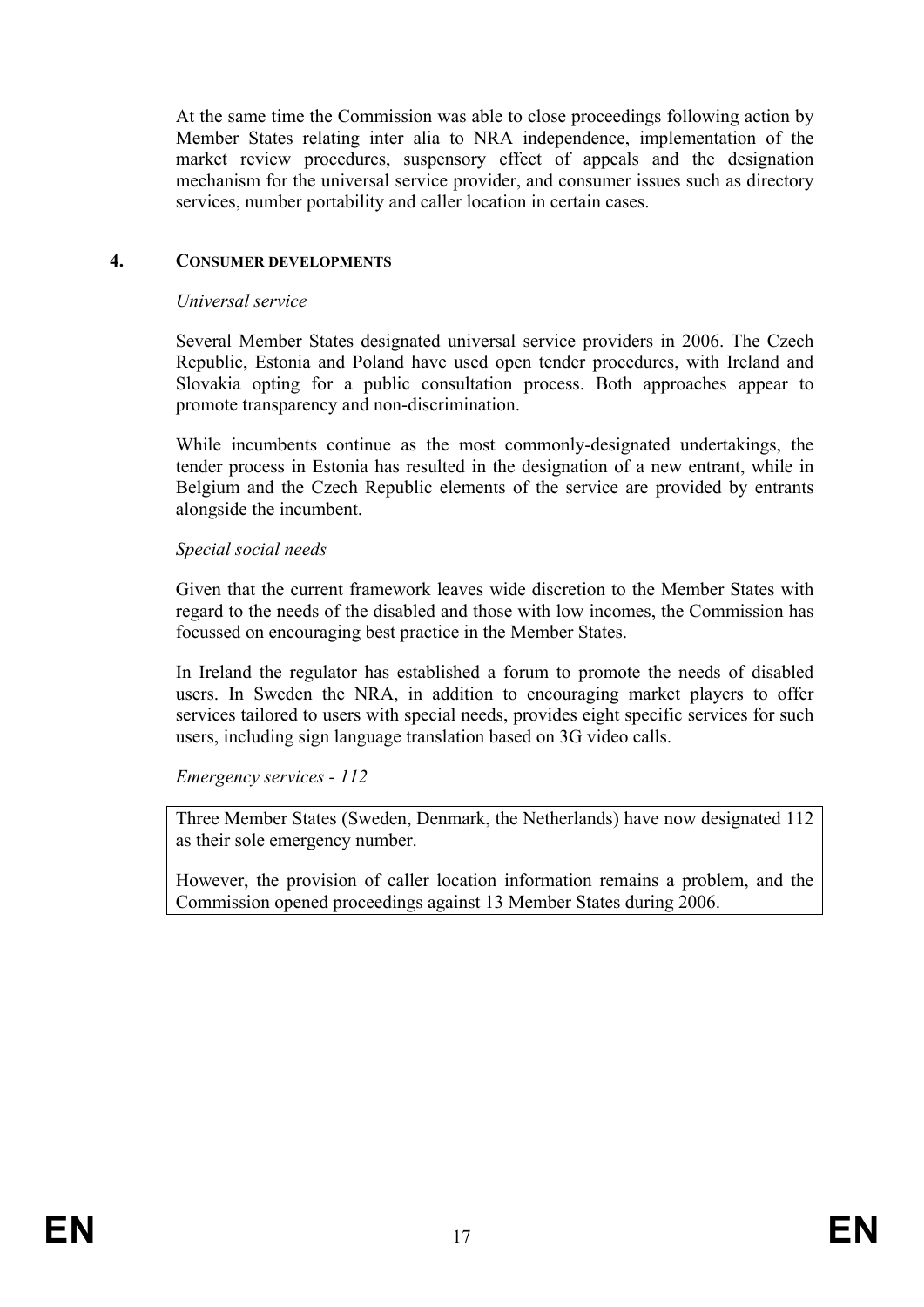Member States have used a range of methods for making citizens aware of 112 and its use, including references in payphones, directories, bills, police notices and newspapers, together with dedicated campaigns, websites, radio commercials and TV clips. In Sweden, 112 information is provided on milk packages, and in Latvia and the Czech Republic, TV programmes bring 112 to a wide audience.

While the availability and quality of the basic service now appear to be ensured quite widely, the Commission's powers in this regard are limited under the current framework. Any improvement will depend on strong support in particular from the co-legislators in the regulatory review process.

# *Tariff transparency*

Several Member States have begun taking a more proactive approach to tariff transparency. Web-based price comparisons or listings are available in Denmark, Estonia, Portugal and Sweden, for example, and a price simulator is under construction by the Belgian regulator. The Irish, Hungarian and Slovenian regulators have all extended the scope of their price comparisons to cover fixed, mobile and broadband services. These public services are supplemented in some Member States by market players' own transparency offerings.

On the other hand, there are complaints regarding price transparency in a number of Member States, including Germany, Austria and Lithuania, and widespread dissatisfaction on the part of consumers regarding roaming tariffs.

## *e-Privacy/security*

The e-Privacy Directive has now been transposed by all Member States. In 2006 a separate Directive on traffic data retention for law enforcement purposes was agreed, for transposition by Member States in 2007.

Network and information security, including protection against spyware and other malicious software (malware) is gaining in importance. As spam and malware are increasingly used in combination for criminal profit, enforcement action in these two fields is becoming linked. More effort is needed, including increased user  $a$ wareness<sup>20</sup>, given the significant social and economic impact of illicit activities in this area.

<sup>1</sup> 

<sup>&</sup>lt;sup>20</sup> See Commission Communication on fighting spam, spyware and malicious software, COM(2006)688